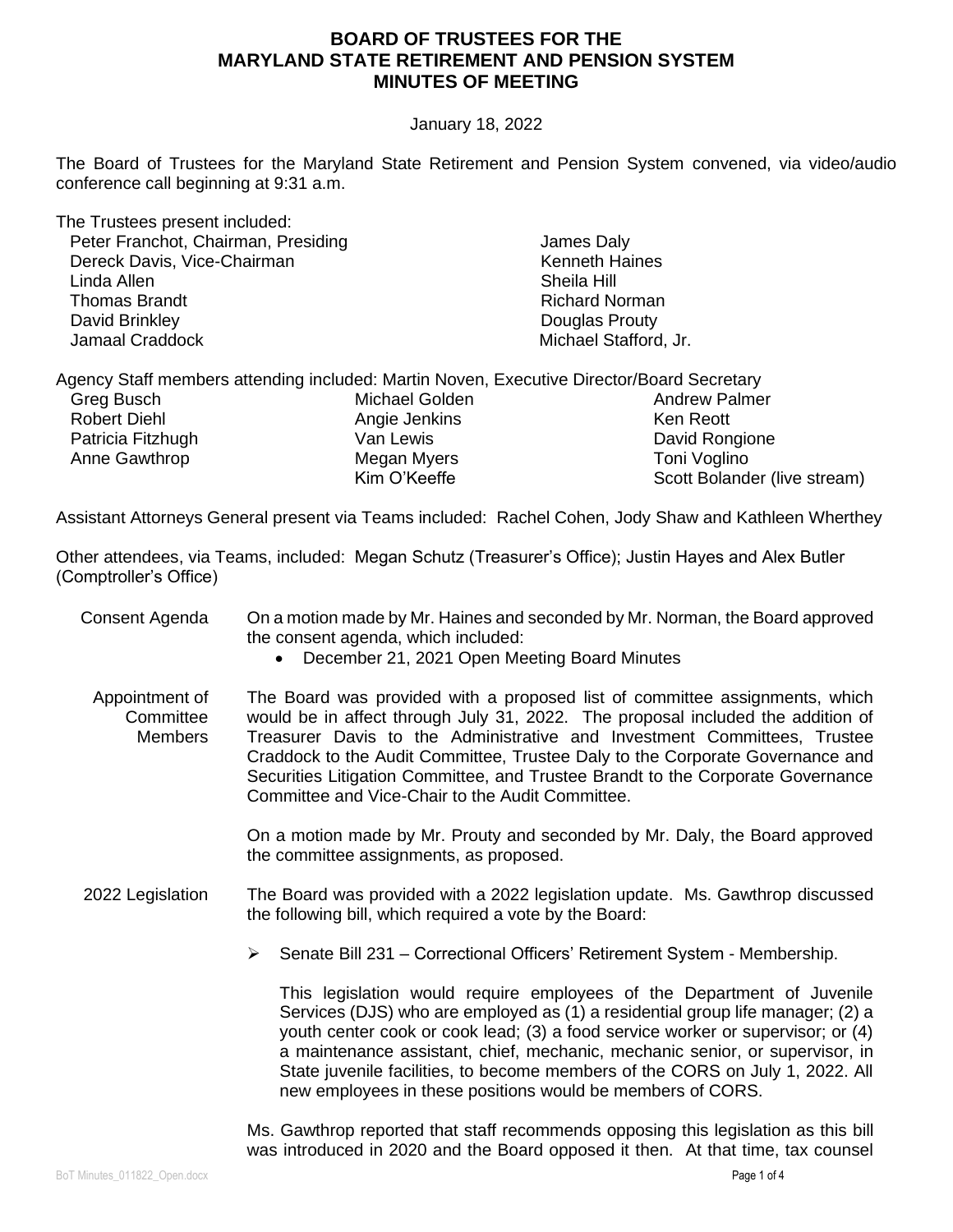#### January 18, 2022

determine that those employees would not qualify as correctional officers under proposed IRS regulations addressing normal retirement age for public safety officers, including correctional officers and therefore, would not qualify for a 20-year retirement under these proposed regulations.

Ms. Hill commented that the job descriptions of the employees mimic those who are already in the CORS system.

Ms. Gawthrop responded that tax counsel's advice is that the positions specified in the bill do not qualify as qualified public safety officers under the IRS regulations.

Comptroller Franchot commented that Trustee Hill should work with Ms. Gawthrop and staff to discuss this bill further. He suggested that the Board defer voting on this legislation until the next meeting.

CIO Report Mr. Palmer provided the Board with a final fund summary tear sheet, as of November 30, 2021, which showed the total fund value as \$69.6 billion. Mr. Palmer reported that the fund value was slightly down, due to a negative month because of the Omnicron variant in South Africa.

> Mr. Palmer reported that for the month of December, preliminary reports show the fund up 5.25% for the month, with a fund value of \$70.6 billion. Mr. Palmer commented that a fund tear sheet was not available for December as State Street still needed information on the Private Equity, Real Estate and Absolute Return performances.

> Mr. Daly commented that there was a real difference in the performance of 7.57% versus the policy benchmark of 3.20% in the credit/debt performance section, noting concern that the large excess performance may prove temporary and be sensitive to losses from higher interest rates.

> Mr. Palmer responded that the performance is due to both public and private assets, where private assets did very well. The private assets tend to be floating rate or otherwise exhibit low interest rate sensitivity. Staff does not anticipate that there will be any reversion of the recent gains but acknowledges that the future returns from the private assets likely will moderate while remaining additive to the asset class.

Executive Director's Report Mr. Noven issued the annual call for nominations for the position of Public Advisor to the Investment Committee, currently held by Michael Barry, for which the current term expires June 30, 2022. Mr. Noven asked that all nominations be submitted to him by March 4, 2021, so that candidates could be interviewed and a recommendation could be made at the Investment Committee and Board of Trustees May meetings. The Trustees selection would then go to the Board of Public Works for its approval in June.

> Comptroller Franchot commented that he would nominate Eric Brotman for the Public Advisor position.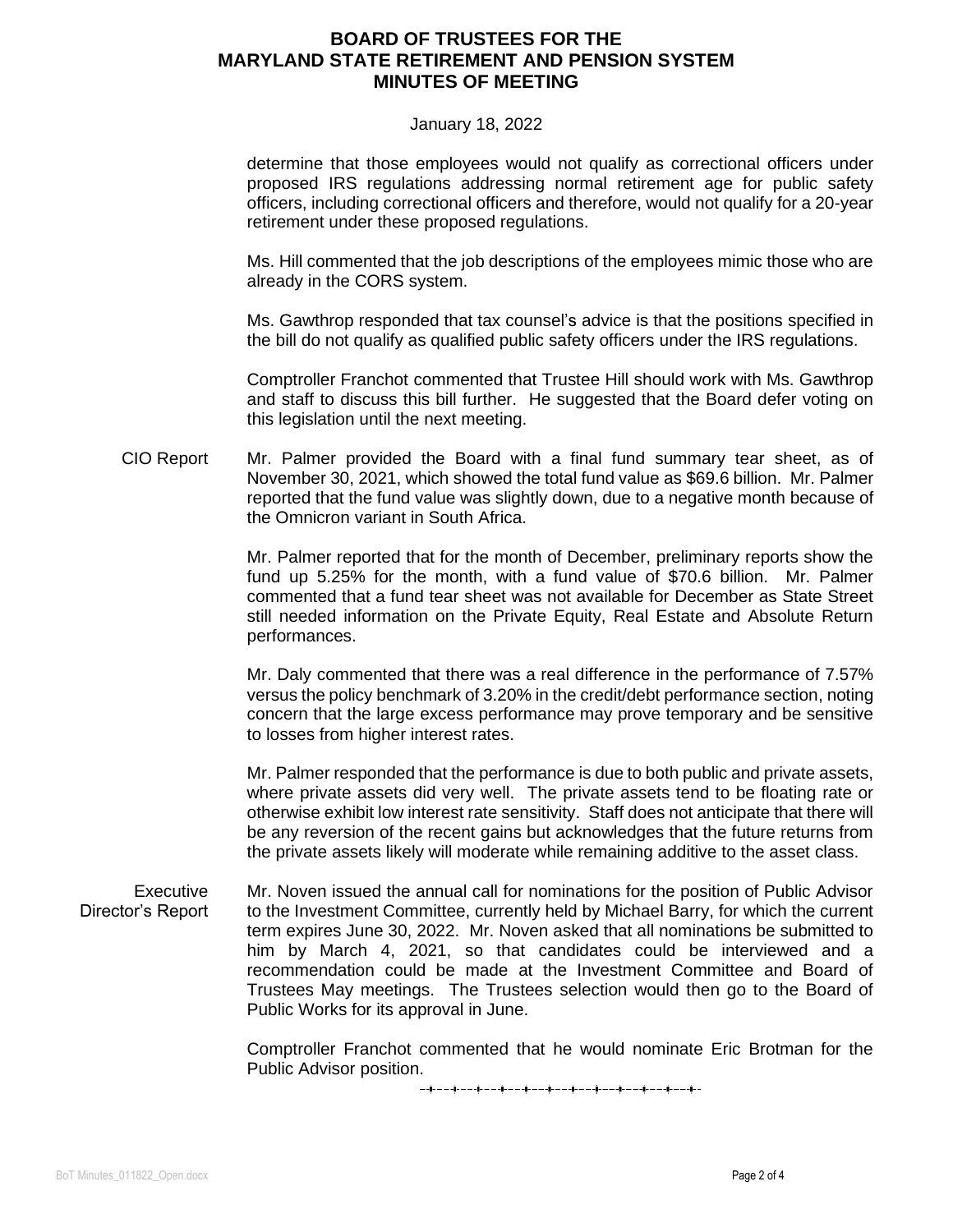### January 18, 2022

Mr. Noven reported that the 2021 Comprehensive Annual Financial Report had been posted on the Agency's website and to notify him, if anyone was interested in receiving a hard copy.

Mr. Noven reported that the State Ethics Financial Disclosure filings are due by April 30, 2022 and that anyone seeking assistance or information regarding their filing to reach out to Angie Jenkins. Mr. Noven reported that a list of financial entities with which the Agency does business had been sent to the Trustees for their information.

On a motion made by Mr. Prouty and seconded by Mr. Norman, the Board voted to meet in a Closed Session, beginning at 9:55 a.m., via video/audio conference call, for the purposes of:

- a) reviewing the closed session Board minutes, pursuant to General Provisions Art., § 3-103(a)(1)(i), the exercise of an administrative function and General Provisions Art., § 3-305(b)(13), to comply with a specific constitutional, statutory, or judicially imposed requirement that prevents public disclosure about a particular proceeding or matter, namely General Provisions Art., § 3-306(c)(3)(ii), requiring that the minutes of a closed session be sealed and not be open to public inspection; and
- b) reviewing the Medical Board reports regarding individual participants' claims for disability retirement benefits, pursuant to General Provisions Art., § 3-305(b)(13), to comply with a specific constitutional, statutory, or judicially imposed requirement that prevents public disclosures about a particular proceeding or matter namely, General Provisions Art., § 4-312 regarding the prohibition on disclosing retirement records, and General Provisions Art., § 4-329 regarding the prohibition on disclosing medical and psychological information.

# **CLOSED SESSION**

The Trustees present included: Peter Franchot, Chairman, Presiding Dereck Davis, Vice-Chairman Linda Allen Thomas Brandt David Brinkley Jamaal Craddock

 James Daly Kenneth Haines Sheila Hill Richard Norman Douglas Prouty Michael Stafford, Jr.

Agency Staff members attending included: Martin Noven, Executive Director/Board Secretary Greg Busch Robert Diehl Patricia Fitzhugh Anne Gawthrop Michael Golden Angie Jenkins Van Lewis Megan Myers Kim O'Keeffe Andrew Palmer Ken Reott David Rongione Toni Voglino Scott Bolander (live stream)

Assistant Attorneys General present via Teams included: Rachel Cohen, Jody Shaw and Kathleen **Wherthey** 

Other attendees, via Teams, included: Megan Schutz (Treasurer's Office); Justin Hayes and Alex Butler (Comptroller's Office)

On a motion made by Mr. Daly and seconded by Mr. Norman, the Board returned to open session at 9:59 a.m., via video/audio conference call.